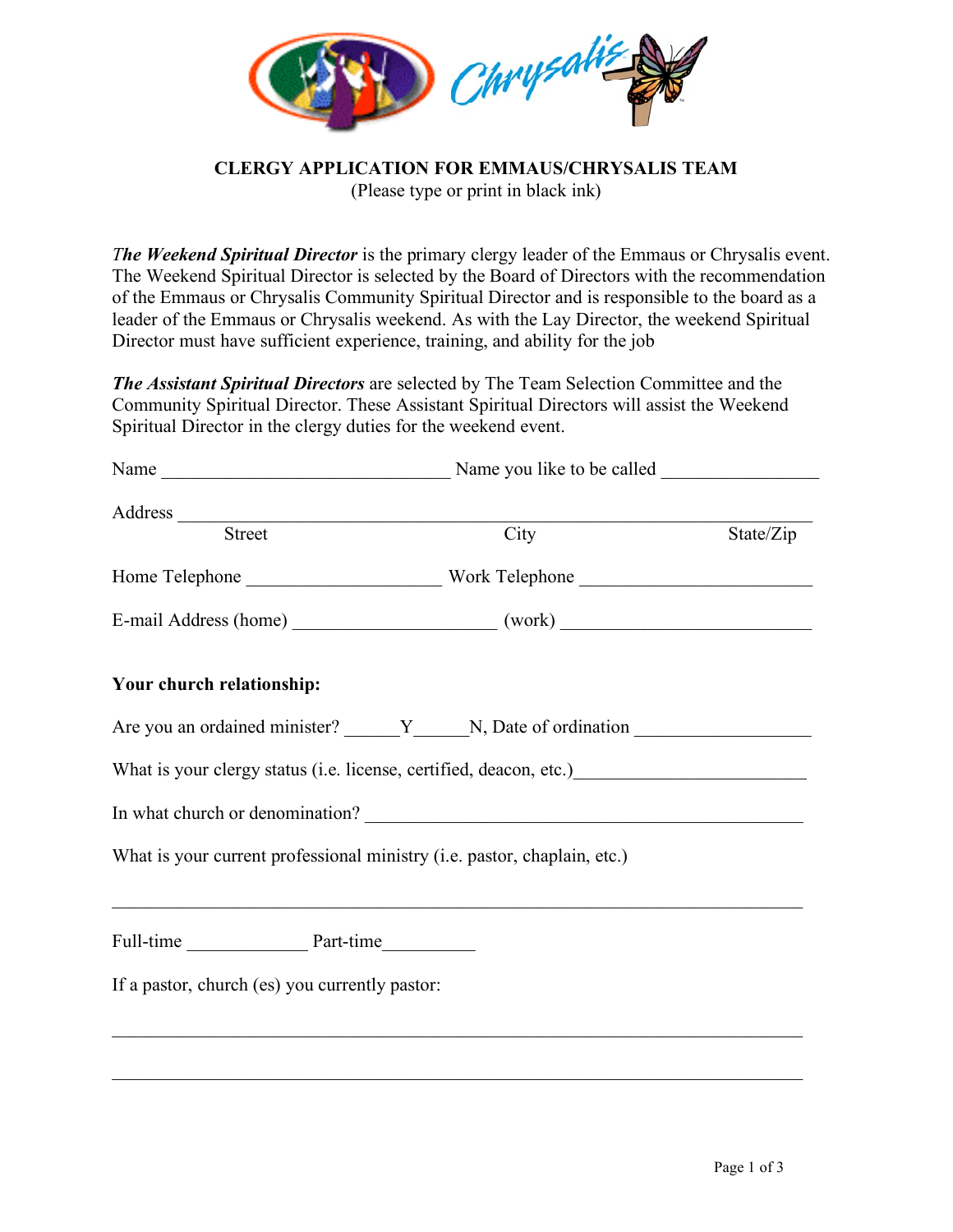## **Your educational background:**

Please list the theological school(s) you have attended, the date(s) of graduation(s) and degree(s) you have earned in your ministerial training:

| School | Year                                                 | Degree                                                                                     |
|--------|------------------------------------------------------|--------------------------------------------------------------------------------------------|
|        |                                                      | Are you a retired minister in good standing ?<br>If yes, what is your home church?         |
|        | <b>Your Emmaus and Chrysalis background:</b>         |                                                                                            |
|        |                                                      | Where and when did you make your Emmaus Walk, or other $4th$ Day weekend (please specify)? |
|        | a Clergy Regional Representative ?_______Y_________N | Have you attended an Emmaus/Chrysalis clergy training conducted by The Upper Room staff or |
|        |                                                      |                                                                                            |
|        | Walk/Flight/Journey number, jobs held, talks given)  | Previous Team experiences as a layperson (Please list by Community name followed by        |
|        |                                                      |                                                                                            |
|        |                                                      |                                                                                            |
|        |                                                      |                                                                                            |

Previous Team experiences as a clergyperson (Please list by Community name followed by Walk/Flight/Journey number)

 $\mathcal{L}_\mathcal{L} = \{ \mathcal{L}_\mathcal{L} = \{ \mathcal{L}_\mathcal{L} = \{ \mathcal{L}_\mathcal{L} = \{ \mathcal{L}_\mathcal{L} = \{ \mathcal{L}_\mathcal{L} = \{ \mathcal{L}_\mathcal{L} = \{ \mathcal{L}_\mathcal{L} = \{ \mathcal{L}_\mathcal{L} = \{ \mathcal{L}_\mathcal{L} = \{ \mathcal{L}_\mathcal{L} = \{ \mathcal{L}_\mathcal{L} = \{ \mathcal{L}_\mathcal{L} = \{ \mathcal{L}_\mathcal{L} = \{ \mathcal{L}_\mathcal{$  $\mathcal{L}_\mathcal{L} = \{ \mathcal{L}_\mathcal{L} = \{ \mathcal{L}_\mathcal{L} = \{ \mathcal{L}_\mathcal{L} = \{ \mathcal{L}_\mathcal{L} = \{ \mathcal{L}_\mathcal{L} = \{ \mathcal{L}_\mathcal{L} = \{ \mathcal{L}_\mathcal{L} = \{ \mathcal{L}_\mathcal{L} = \{ \mathcal{L}_\mathcal{L} = \{ \mathcal{L}_\mathcal{L} = \{ \mathcal{L}_\mathcal{L} = \{ \mathcal{L}_\mathcal{L} = \{ \mathcal{L}_\mathcal{L} = \{ \mathcal{L}_\mathcal{$ 

For the Emmaus and Chrysalis Clergy talks listed below, please check all that you have given. Prevenient Grace God Designed You Justifying Grace God Loves You Means of Grace God's Gift to You Obstacles to Grace God Sustains You<br>
Sanctifying Grace God Empowers You God Empowers You